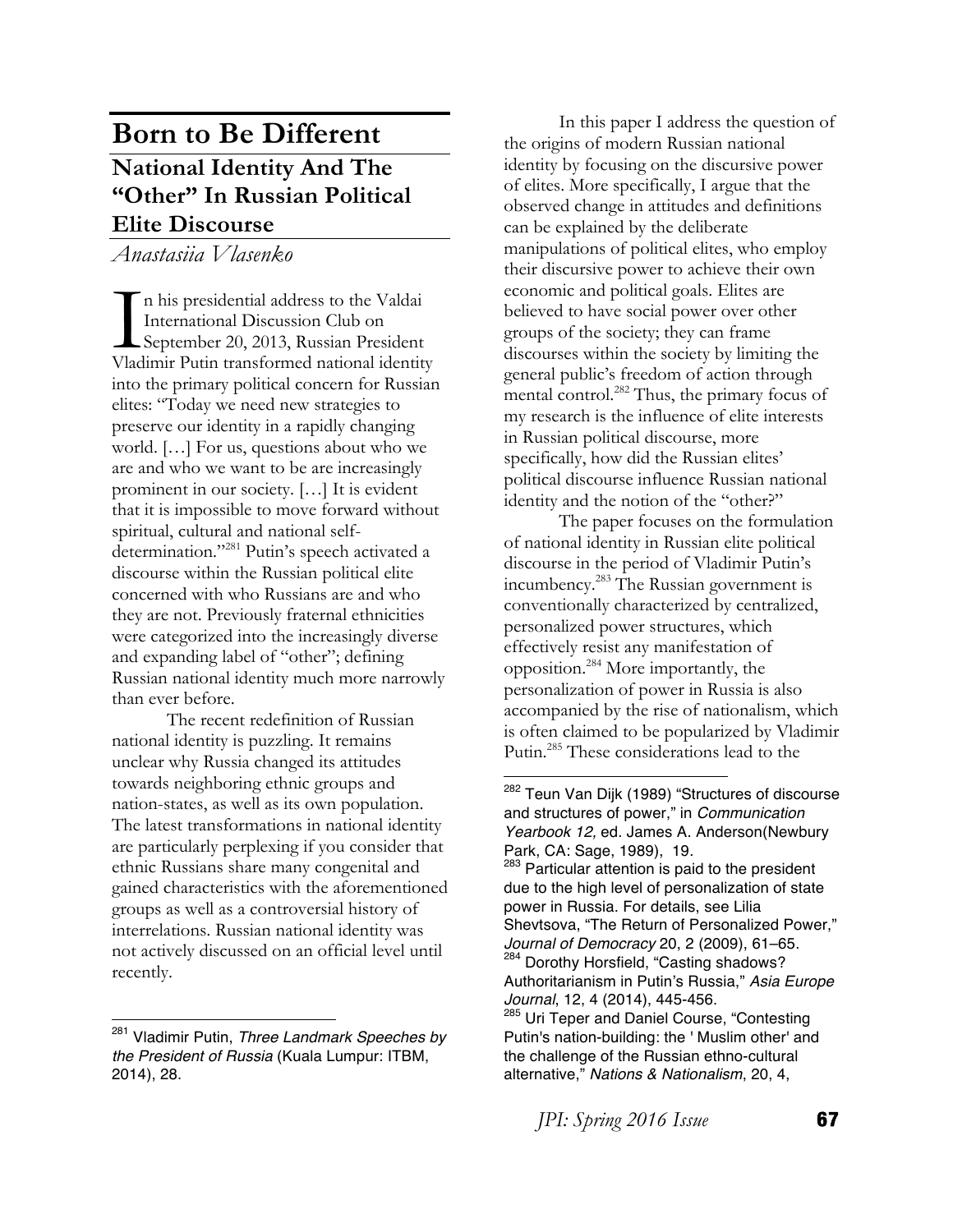conclusion that the Russian elites' message must be characterized by a high level of homogeneity and consistency, thereby justifying a study of the elites' influence on the Russian national identity and notions of the "other," referring to the West and non-ethnic Russians.

The remainder of the paper is organized in the following way. First, I discuss the theoretical ramifications of national identity research, then analyze primordial and constructivist approaches. I proceed to the analysis of Russia by first discussing its state ideology and its influences on the perception of the West as the "other." The next section focuses on the formulation of national identity within the domestic political discourse and the conceptualization of the non-ethnic Russian "other." Finally, I conclude that there are two coexisting notions of the "other".

#### **APPROACHES TO NATIONAL IDENTITY**

There are two major theoretical approaches to national identity. An analysis of both will make it possible to draw conclusions about the ability of elites to create the discourse of otherness. The first, primordialism, argues that identity is intrinsic and static. Ethnicity is biologically and historically given, meaning that an individual is born with a certain ethnic identity, which he/she cannot alter. According to the second approach, constructivism, identity is manipulative and ever changing; it is based on political, social and cultural resources. Thus, ethnicity is socially constructed and can be manipulated by outside forces to create

(2014), 721-741; Sean Cannady and Paul Kubicek, "Nationalism and legitimation for authoritarianism: A comparison of Nicholas I and Vladimir Putin," *Journal of Eurasian Studies*, 5, 1, (2014), 1-9; Theodore P. Gerber, "Beyond Putin? Nationalism and Xenophobia in Russian Public Opinion," *Washington Quarterly*, 37, 3 (2014), 113-134.

<u> 1989 - Johann Barn, mars eta bainar eta bainar eta baina eta baina eta baina eta baina eta baina eta baina e</u>

antagonism against other ethnicities.<sup>286</sup> In this paper I argue that national identity is both given and constructed. This equivocal nature of national identity allows the political elites to manipulate it in accordance with their material and instrumental interests.

The fact that national identity is both primordial and instrumental makes it Janusfaced. People are limited in their selfidentification by their heritage, communities, and environment. From this point of view, identity is given. However, individuals are also free to alter their identities, depending on both the judgments of others and the consideration of comforts or benefits desired from other identities. Thus, identity is also constructed.<sup>287</sup>

I apply this notion of Janus-faced national identity to analyze the discursive identity formation by Russian elites.<sup>288</sup> In one consideration, the Russian political elites cannot avoid the given characteristics of Russian identity, which is limited to Slavic genetic heritage, Orthodox Christian religion, and a long history of authoritarian power relations. In another consideration, Russian identity is adjusted depending on countless domestic and international factors, namely neighbouring states, the economic and strategic interests of the ruling party, ongoing domestic and international conflicts, and survival-related interests of the elites. Inborn traits of Russians can therefore be easily employed for construction of the national identity in accordance with the current needs. Thus, this paper is aimed at revealing the interplay of the given and constructed

<sup>&</sup>lt;sup>286</sup> Andrzej Walicki, (1998) 'Ernest Gellner and the "Constructivist" Theory of Nation', *Harvard Ukrainian Studies*, 22, Cultures and Nations of Central and Eastern Europe (1998), 611-619 <sup>287</sup> David Laitin, *Identity in Formation: The Russian-Speaking Population in the Near Abroad* (Ithaca: Cornell University Press, 1998), 20-21. 288 *Ivi*.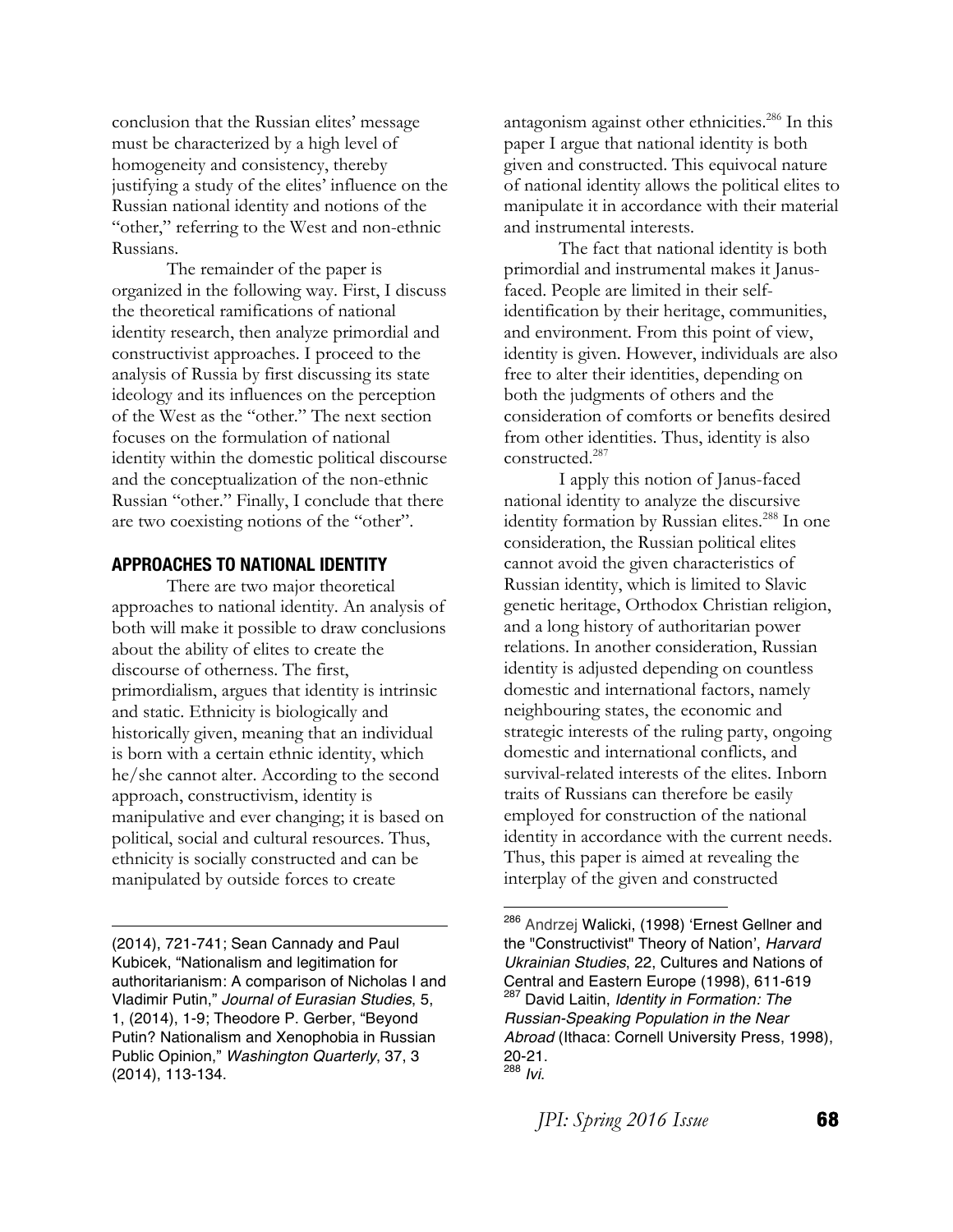characteristics of Russian identity and how it is influenced by elite discourse.

### **CIVILIZATIONAL NATIONALISM AND THE WEST AS THE "OTHER"**

Recently Russian state ideology, the core of the political elite's discourse, has gained features of a so-called civilizational nationalism. This civilizational nationalism takes its roots from the  $19<sup>th</sup>$  century idea of a non-Western path, which argues the Russian highly centralized non-democratic political system is caused by civilizational predetermination.289 The Kremlin made a deliberate choice to canonize the notion of a thousand-year-old civilization to replace the old doctrines of Marxist-Leninist ideologies and to block the allegedly hostile Western liberal and democratic penetration into Russia. According to academics Aleksandr Verkhovskii and Emil Pain, civilizational nationalism predisposes Russia to an authoritarian regime.<sup>290</sup> More importantly, a positive attitude to civilizational nationalism is shared by multiple groups within the society, including the strong-arm branch of the political elites, liberal thinkers, the political establishment, and the mass public.

Discussing civilizational nationalism within the Russian official discourse is impossible without the concept of sovereign democracy, as opposed to the Western liberal democracy. According to academic Thomas Ambrosio, sovereign democracy "expresses Russian independence on the world stage and reject[s] the legitimacy of external criticisms from the democratic West."291 Political elites

<sup>289</sup> Alexandr Verkhovskii and Emil Pain,

 

"Civilizational Nationalism. The Russian Version of the 'Special Path,'" *Russian Politics and Law* 50, 5, (2012), 56.

use the concept of sovereign democracy to popularize the idea of the non-Western "special path" within the country and the necessity to counterbalance hostile developments abroad. This process has a direct influence on the Russian ideological framing of the "us and them" division. Sovereign democracy allows the political elites to emphasize the diversity of values, differentiating between Western neoimperialism and the Russian tradition of strong statehood.<sup>292</sup>

An important component of Russian state ideology is the notion of a Russia-centered world as an alternative to the notion of the West as the world's center.<sup>293</sup> Usually, the notion of a Russia-centered world is articulated in opposition to the EU-centered world and is connected to international political, economic, and social processes taking place in the post-Soviet space. Russia is juxtaposed to Europe, as a bearer of more advanced values and norms. In his address to the Federal Assembly in 2013, Vladimir Putin said: "Today in many countries the norms of morality and ethics are reviewed, national traditions and cultures are erased. They [the West] demand [...] the obligatory recognition of equivalence of good and evil […]. Russia will keep to traditional values."<sup>294</sup> Thus, Putin constructs the discourse as focused on preserving traditional values and capable of making an effective distinction between good and evil. Logically, the preservation of traditional values depends on their holders,

<sup>290</sup> *Ibid.,* 52.

<sup>291</sup> Thomas Ambrosio, *Authoritarian Backlash: Russian Resistance to Democratization in the Former Soviet Union.* (Burlington: Ashgate, 2009), 70.

<sup>292</sup> *Ibid*., 79

<sup>293</sup> Roy Allison, "Russian 'Deniable' Intervention in Ukraine: How and Why Russia Broke the Rules," *International Affairs* 90, 6 (2014), 1256. Elizabeth Salkova, "Putin puts the traditional Russian values, as opposed to the western morality," December 12, 2013' *Ok-inform.ru.* http://ok-inform.ru/politika/vlast/7459-rossiyabudet-i-dalshe-podderzhivat-traditsionnyetsennosti.html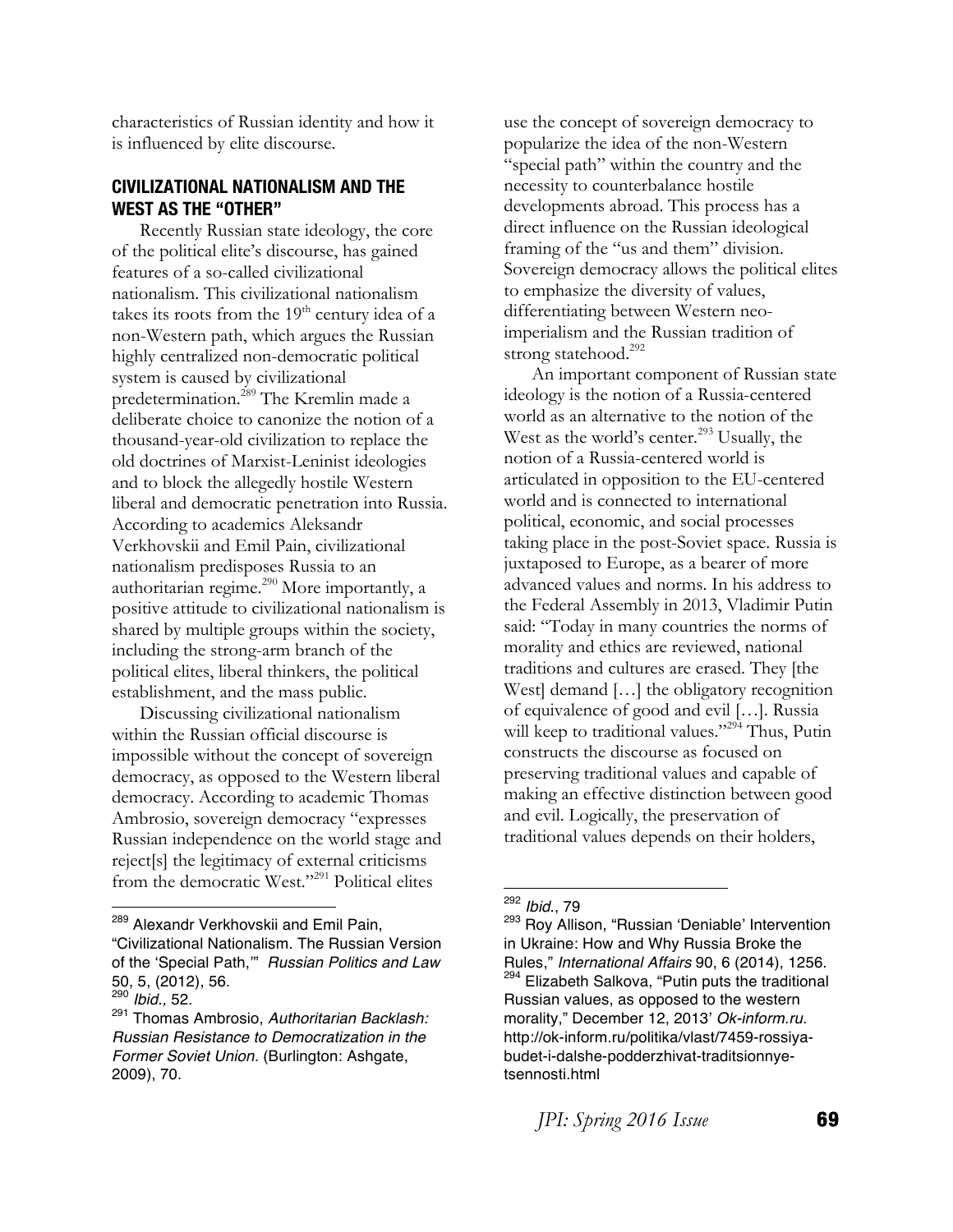"true Russians," with distinct behaviors and characteristics from the others.

Thus, the West is the most frequently mentioned and to a certain degree institutionalized "other" within Russian elite political discourse. It is an integral part of the ideological framework of Russian politics, which is used to justify both domestic and foreign policy decisions. Nevertheless, the question remains: has Russia also transitioned to a domestically nationalist ideology, as argued by the previous research?<sup>295</sup> If the basis of Russian state ideology is embedded in nationalism, we should expect to observe well-defined national identity as contrasted not only to the West, as occidentalists would assume, but also to the domestic "other," threatening the aforementioned homogeneity of the nation.296 This puzzle can be solved through a detailed analysis of elite discourse in regard to ethnic and non-ethnic Russians.

## **NON-ETHNIC RUSSIANS AS THE "OTHER" IN THE RUSSIAN POLITICAL DISCOURSE**

The formation of national identity and the notion of the "other" through the discursive power of political elites is an ongoing and dynamic process in the Russian Federation. Its relevance can be explained by two recent changes. First, after the collapse of the Soviet Union, the proportion of the ethnic Russians in the country increased from 52 percent to

 

80 percent.<sup>297</sup> This rapid change initiated the process of national identity revision. As the proportion of ethnic Russians increased relative to other ethnic groups, the possibility of speaking about Russians as a nation (*Russkiye*), not of Russians as a people (*Rosseyane*) emerged. Secondly, the end of the 1990s and the beginning of the 2000s was marked by the rapid decrease in birth rates among ethnic Russians and the opposite tendency amongst the Muslim population within the Russian Federation. The influx of labor migrants from the Caucasus and thus, the increase in the number of ethnic groups living side by side in large cities, translated religion and skin color into more relevant concepts in elite national identity discourse.<sup>298</sup> These two factors created a demand from both the general ethnic Russian public for national, cultural, and ethnic reassertion, which the political elites proved ready to satisfy.

The clash between ethnic and non-ethnic Russians is highly problematic because the Soviet Union kindled the process of national formation within each union republic in early 1920s (so-called policy of korenizatsiia), thus giving birth to nationalistic inclinations.<sup>299</sup> Currently, Russian elites find difficulty in criticizing Soviet policies, as the Russian Federation is considered to be the legal heir of the USSR, the collapse of which, according to Vladimir Putin, was "the greatest geopolitical

<sup>295</sup> Wayne Allensworth, *The Russian Question: Nationalism, Modernization and Post-Communist Russia* (Lanham, MD: Rowman and Littlefield, 1998), 260; Edward Lucas, E. *The New Cold War: How the Kremlin Menaces Both Russia and the West* (London: Palgrave Macmillan, 2008), 14; Pierre Hassner, "Russia's Transition to Autocracy," *Journal of Democracy*, 19, 2 (2008), 7.

<sup>&</sup>lt;sup>296</sup> Ian Buruma and Avishai Margalit,

*Occidentalism: The West in the Eyes of Its Enemies* (New York: Penguin Press, 2005), 4.

<sup>&</sup>lt;sup>297</sup> Luke March, "Nationalism for Export? The Domestic and Foreign-Policy Implications of the New Russian Idea," *Europe-Asia Studies*, 64, 3, (2012), 404.

<sup>298</sup> Agata Dubas, *The Menace of a 'Brown' Russia: Ethnically Motivated Xenophobia— Symptoms, Causes and Prospects for the Future* (Warsaw: Centre for Eastern Studies, 2008).

Rogers Brubaker, "Rethinking Nationhood: Nation as Institutionalized Form, Practical Category, Contingent Event," *Contention*, 4, (1994), 3-14.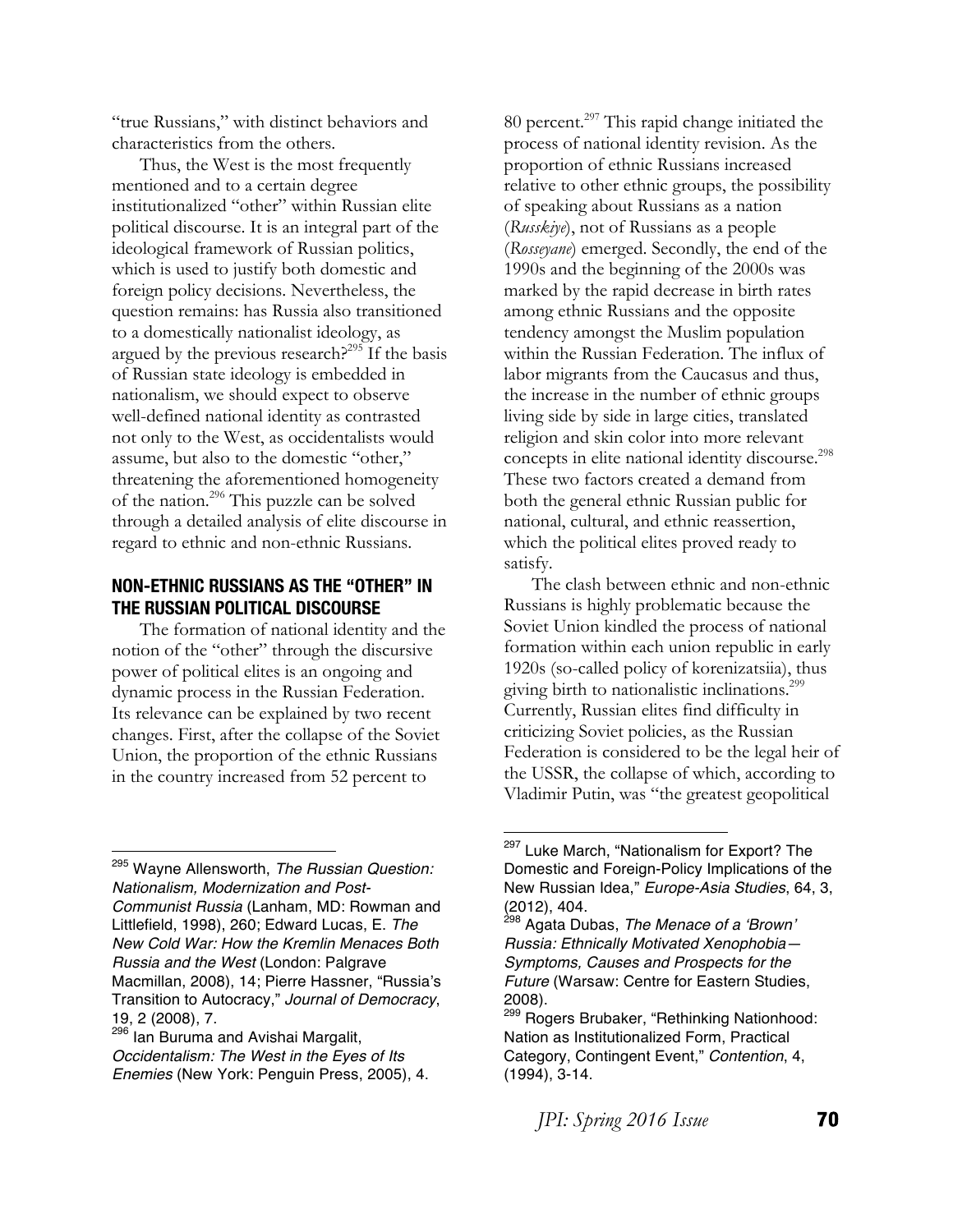tragedy of the 20<sup>th</sup> century."<sup>300</sup> The second cleavage between the West and the East is deeply rooted in the Russian civilization nationalist ideology and is mostly related to the Russian foreign policy discourse. Finally, the third cleavage addresses the conflict between ethnic identities (*Russkiy*) based on religion, language, culture and the civic identity (*Rossiyskiy*) based on inclusive citizenship.<sup>301</sup> This cleavage is the most salient and important in regards to the notion of "the other" within the Russian borders.

More specific analysis of the variety of elite discourse channels reveals the cleavage between ethnic and civic identities is the most widely discussed and the most coherently presented. Marlene Laruelle found that the majority of Russian governmental TV programs emphasize the Slavic roots of the Russian identity, and mention historical, religious, and cultural links with the neighboring ethnic groups (in particular Georgians and Ukrainians), spoilt by the socalled nationalist diseases of the post-Soviet epidemic.302 This approach to presenting the interethnic relations reveals the dichotomy of Russian political discourse. "Others" are perceived to be the same in primordial terms; however, they are criticized for developing into something different, as a result of the latest political decisions of the titular elites. In

 

such a way, neighboring ethnic groups are presented as the same historically, but different currently.

A similar approach is applied to the North Caucasus, which is officially located within the Russian borders. The Caucasians belong to a variety of ethnic groups, and thus, it is difficult to use primordial similarities in this case. However, an analysis of state-sponsored TV programs demonstrates that the North Caucusus is portrayed as having a different, forgotten identity: the Cossack one.<sup>303</sup> North Caucusus is depicted as the place of great wars of Slavic Cossacks, a narrative that makes this region one more bastion of Pan-Russian context, in which the North Caucasian people are assigned a secondary role. Thus, even if the given identities are inapplicable, they are used for constructivist purposes.

The annexation of Crimea and the conflict in Eastern Ukraine activated the Russian elites' nationalist discourse and brought forth valuable data for analysis. The President's governmental speeches and announcements, and those of other officials, regarding the dispute in Ukraine show that Russian elites prefer to describe national identity in primordial ethno-linguistic and ethno-cultural terms. These terms reassert the boundaries between Russians and the other (in this case Ukrainians) as a justification for Russian territorial claims.304 In his Kremlin address on the unification with Crimea, Putin used the word '*Russkiy*' 29 times, thus initiating the official transfer of the Russian elite political discourse from civic identity to ethnic identity.305 Taking into consideration the aforementioned discussion of the *Russkiy* and

*JPI: Spring 2016 Issue* **71** 

<sup>&</sup>lt;sup>300</sup> Katie Sanders, "Did Vladimir Putin call the breakup of the USSR 'the greatest geopolitical tragedy of the 20th century?" *Pundit Fact*, March 6, 2014

http://www.politifact.com/punditfact/statements/2 014/mar/06/john-bolton/did-vladimir-putin-callbreakup-ussr-greatest-geop/

<sup>301</sup> Vera Tolz, "Forging the Nation: National Identity and Nation Building in Post-Communist Russia," *Europe-Asia Studies,* 50, 6 (1998), 993- 1022.

<sup>302</sup> Marlene Laruelle, "The Russian Idea on the Small Screen: Staging National Identity of the Russian TV," *Demokratizatsiya* 22, 2 (2014), 329-330.

<sup>&</sup>lt;sup>303</sup> *Ibid.*<br><sup>304</sup> Uri Teper, "Official Russian Identity Discourse In Light of the Annexation of Crimea: National or Imperial?", *Post-Soviet Affairs* (2015), 2. <sup>305</sup> Vladimir Putin, "Obrashcheniye Prezidenta Rossiyskoy Federatsii," 2014 [Address of the President of the Russian Federation]. *Kremlin.ru*, <http://kremlin.ru/events/president/news/20603>